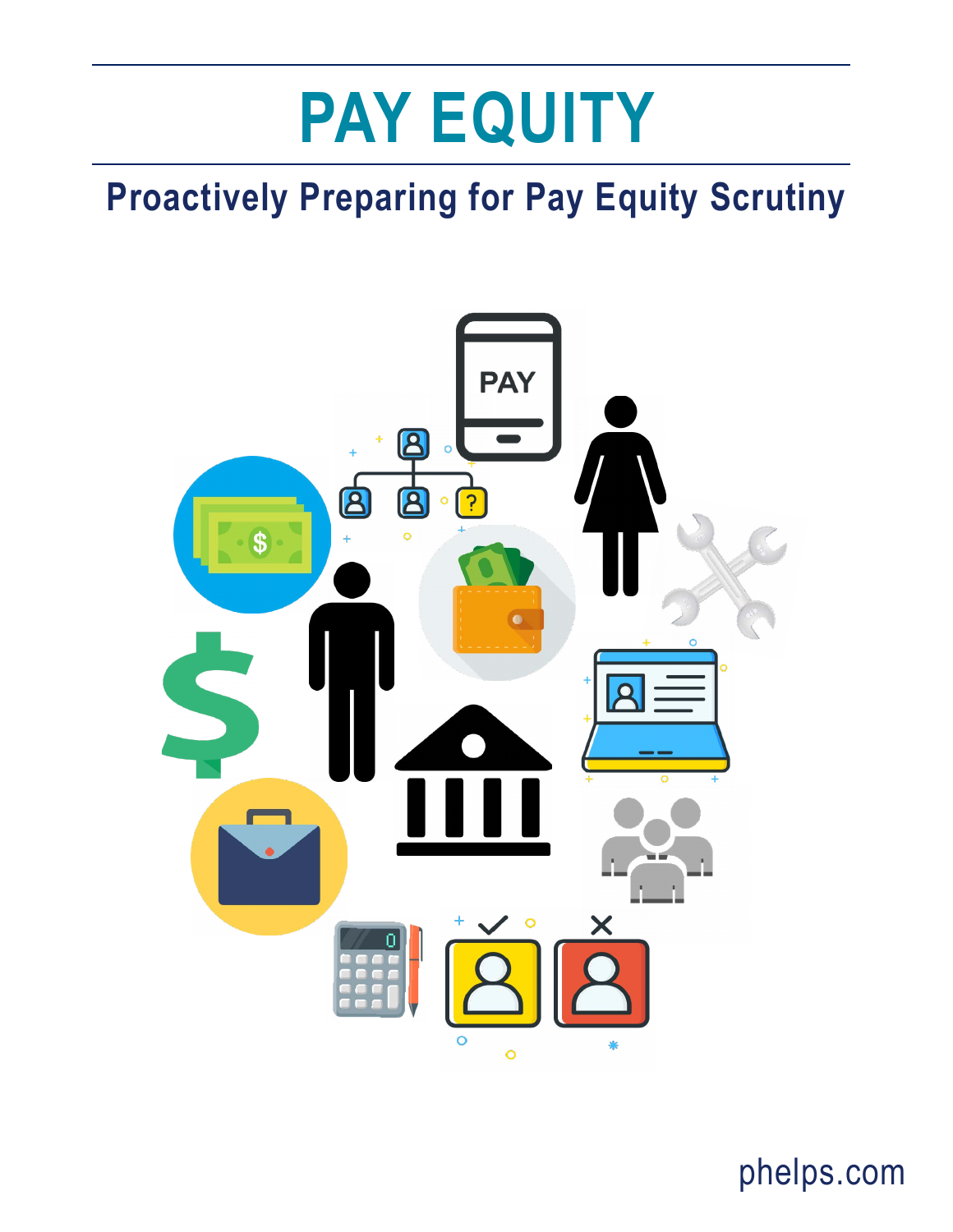## **PAY EQUITY A Brief History**

In May of 2012, investment partner, Ellen Pao, filed a gender discrimination lawsuit against her employer, a famed venture capital firm. This suit sparked a national dialogue questioning fairness among professionals in the workplace.

Studies make the claim that almost 60 percent of women would earn more if compensated similar to their male counterparts with equivalent levels of education and responsibility. The pursuit of pay equity is fueling a campaign for which many organizations must proactively prepare.

Almost three years after filing her suit, a jury delivered a verdict in favor of Pao's employer. In spite of this outcome, Ms. Pao's effort served as the catalyst for lawsuits by women across Silicon Valley and around the country.



her venture capital employer *Photograph courtesy of wikipedia.*

#### **The gender pay gap persists**

Women earn 77.9 cents for every dollar earned by men.

In other words, the median salary for women is roughly 22 percent lower than the median salary for men into 2018. This is a slight improvement from 2016, when the median salary for women was roughly 24 percent lower than the median salary for men.

In fact, when an equally qualified man and woman do the same job, the woman earns 97.8 cents for every dollar earned by the man. Unfortunately, the uncontrolled pay gap has not changed since our 2016 study.

*www.payscale.com*

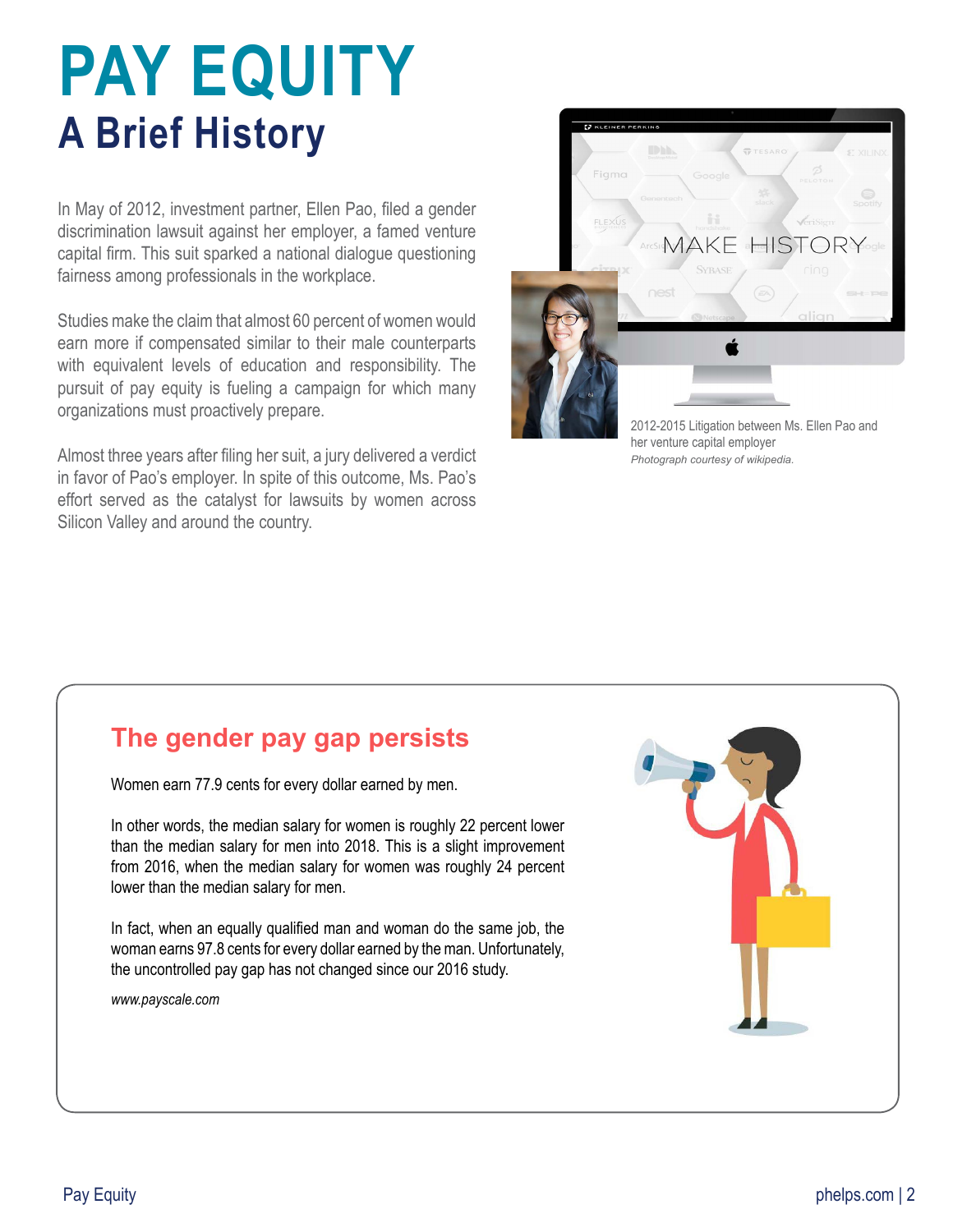## **LITIGATION Anti-Discrimination Developments Could Drive Litigation**

The increased awareness of the gender pay gap issue is likely to continue to drive litigation, including from administrative agencies. In New York, for example, the state's Division of Human Rights recently made its own independent inquiry into previously filed discrimination claims to gauge whether direct action (or a penalty) was warranted.

In the years since Ms. Pao brought her claims, California has enacted what it touts as the nation's strongest equal pay law. In addition, a number of states, including New York, Massachusetts, and Pennsylvania, have followed that lead. Many, including California, have also prohibited a common practice of inquiring about prior salary in hiring discussions.

#### **Women Are Poorly Represented at Higher Levels of The Talent Pipeline**

#### **There are Relatively Few Women at the Top**

Our data (*taken from www.payscale.com*) shows that at the start of their careers, men and women tend to work at similar job levels. Most workers enter the workforce at the individual contributor level: 72 percent of men and 74 percent of women in the age group 20-29 are in individual contributor roles. This figure represents the uncontrolled - or "raw" gender pay gap, which looks at the median salary for all men and women regardless of job type or worker seniority.

Over the course of their careers, men move into higher level roles at significantly higher rates than women.

#### **• By mid-career, men are 70 percent more likely to be in executive roles than women. By late-career, men are 142 percent more likely to be in VP or C-suite roles.**

On the flip side, women are more likely than men to remain in individual contributor positions over the course of their careers. By mid career, 60 percent of women are in individual contributor positions vs. 52 percent of men. By late career, 59 percent of women are in still individual contributor positions vs. 43 percent of men.

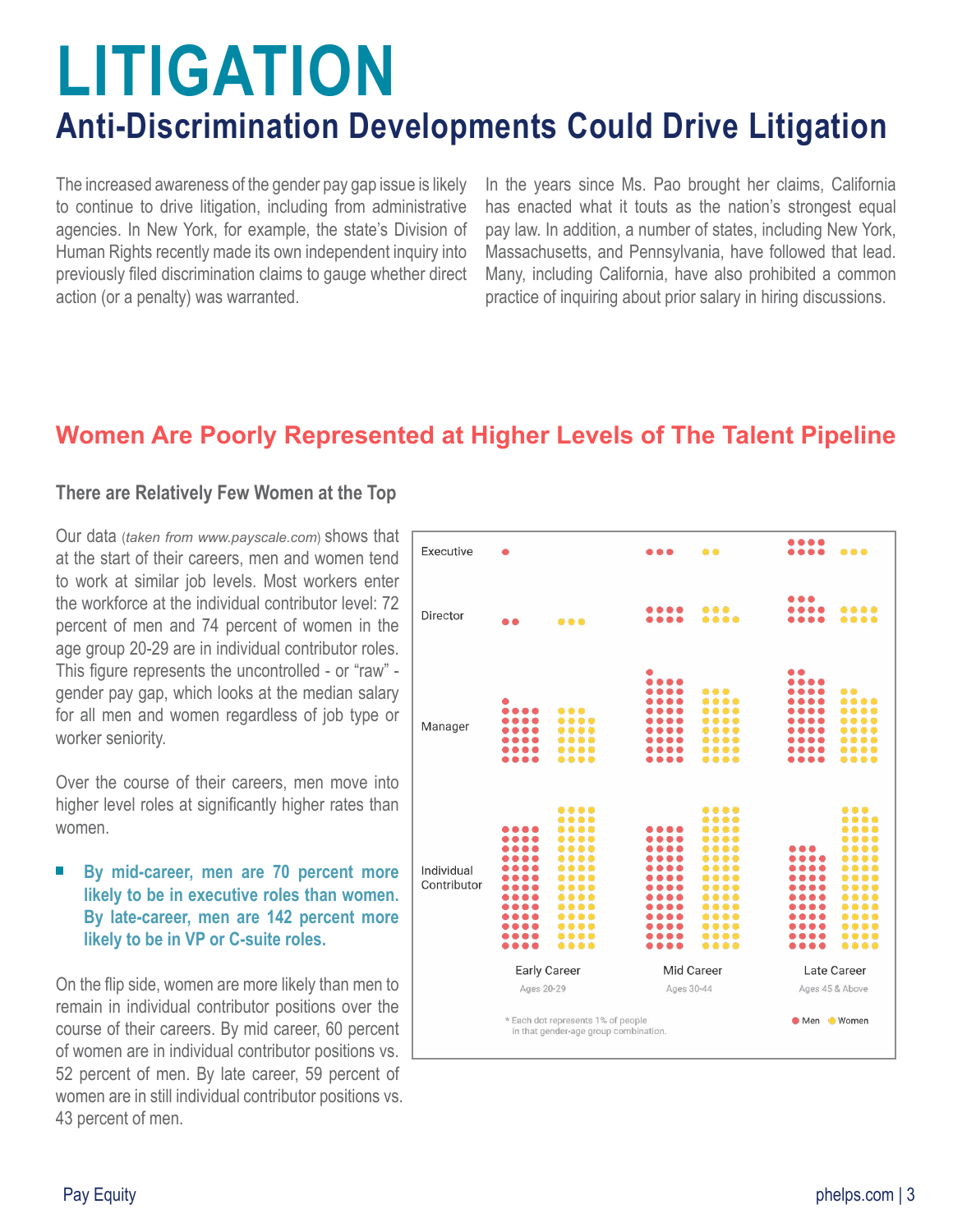## **COMPENSATION Thoroughly Evaluate Your Compensation Practices**

### **Employers Call to Action**

- 1. Employers must evaluate their compensation picture and the policies and practices surrounding it.
- 2. Establish a comprehensive plan of action to ensure that they address their findings with outside legal counsel.
- 3. Study and understand your organization's base pay and other forms of compensation, as well as the procedures governing their distribution.
- 4. It is critical to rigorously and objectively assess how, where, and by whom pay decisions are ultimately made.
- 5. Use accepted principles of compensation analysis with the assistance of a labor economist engaged by counsel. If changes are needed, identify the most powerful decision makers who can positively affect the outcome.

#### **Compensation Report 2018 Best Practices**

The 2018 Compensation Best Practices Survey gathered 7,100 responses during November and December 2017. *[Link to report](https://www.payscale.com/cbpr#report)*

**84%**

**73%**

**59%**

**71%**

**52%**

**63%**



of organizations plan to give pay increases in 2018

of organizations estimating avg. base pay increases of 3% or less

of organizations called out employee retention as a major concern for 2018

of organizations offer some sort of variable pay

of organizations have completed a full market study within the past year

of top performing organizations have no plans to conduct a race or gender pay equity analysis in 2018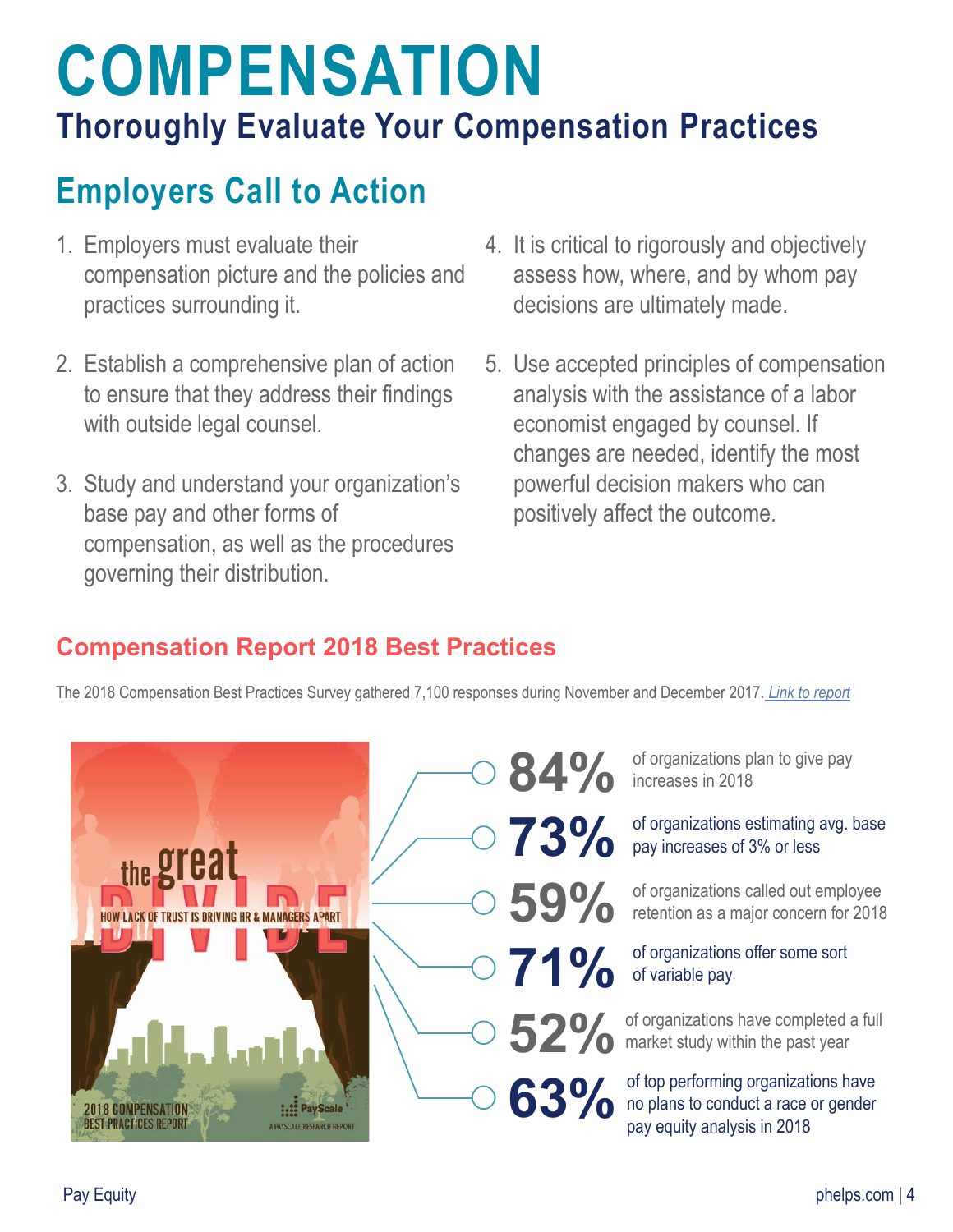## **CREATING CHANGE Incremental Changes Can Have a Material Impact**

### **Key Takeaways**

- 1. Understanding meaningful differences in compensation practices is essential since salary history is no longer a legal justification for a disparity in many jurisdictions.
- 2. Address and adjust inconsistencies in pay at hire since that has historically been an important factor in explaining disparities.
- 3. Transparency requirements are ever increasing and claims about purported imbalances strengthening. Organizations must adapt their protocols to ensure equity in their operations and limit their risk. They could also simultaneously foster a collaborative culture that promotes empowerment and more appropriately rewards performance.